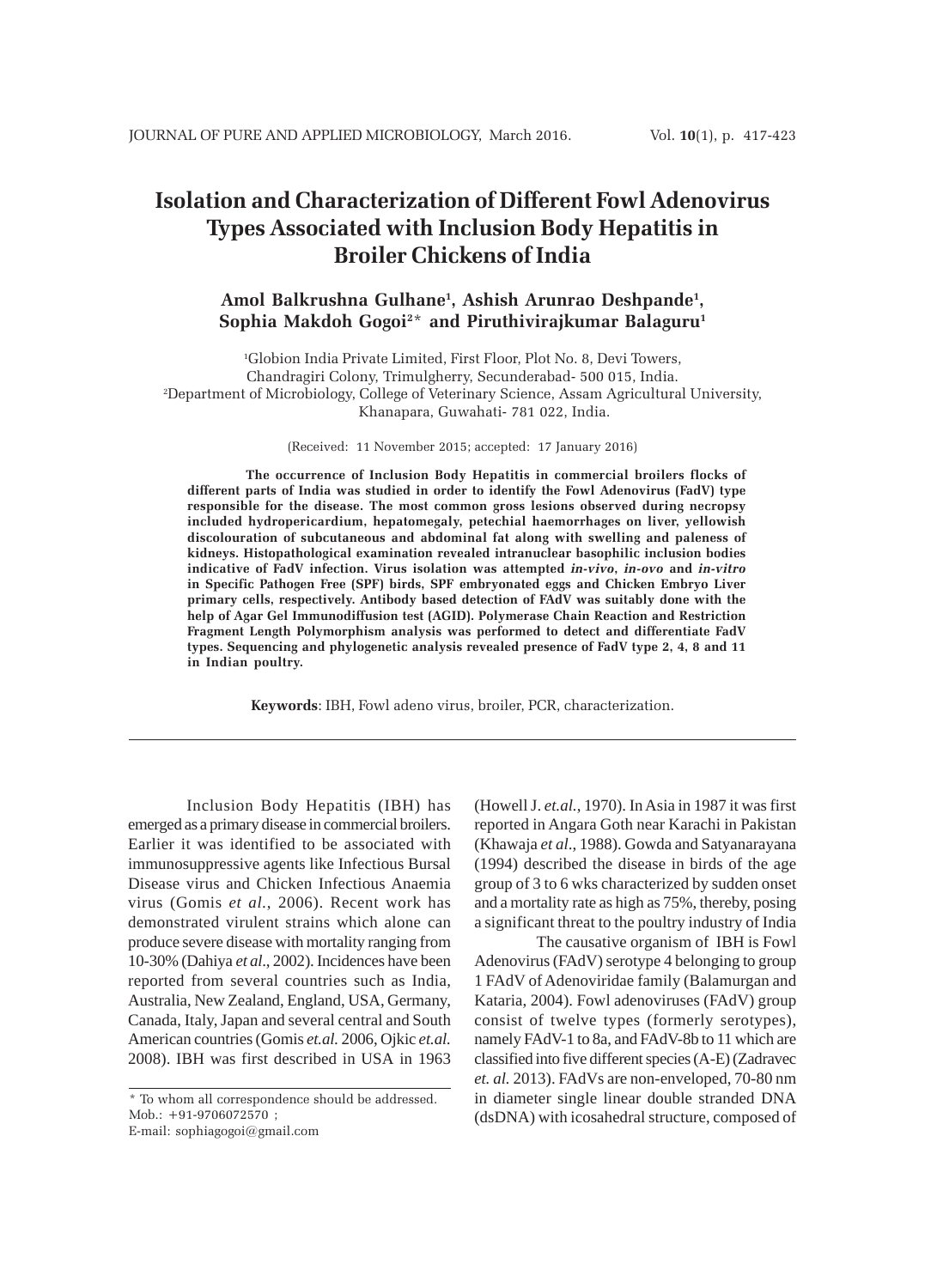252 capsomers. Out of these 252 capsomers, there are 12 vertex capsomers (penton bases) and 240 non-vertex capsomers (hexons). There are seven polypeptides present in virion capsid. Hexon, as a major protein of the adenovirus capsid, is known to have region related to virus neutralizing and serotype specificity (Toogood *et. al.* 1989).

The current study was undertaken to investigate IBH affecting commercial broilers flocks in India. The study aims to isolate and characterize the FAdV types involved in the disease and thus provide actual data pertaining to the disease scenario.

# **MATERIALS AND METHODS**

### **Sample collection**

Liver samples were collected from IBH suspected broiler birds from different parts of India. For virus isolation livers were collected in Phosphate buffer Saline (GPBS) contained in sterile containers and brought to the laboratory maintaining cold chain. For histopathological investigations similar liver tissues were collected in 10% buffered formalin and submitted to VBRI Shanthinagar Hyderabad, India.

# **Preparation of samples**

20% W/V suspension of collected liver tissues were prepared in sterile PBS and centrifuged at 3000g for 15 minutes at  $4^{\circ}$ C. The supernatants were filtered using 0.22 micron syringe filters and were stored at -20 $\mathrm{^0C}$  for virus isolation and molecular confirmation.

#### **Virus Isolation**

# **Infection of Specific Pathogen Free (SPF) birds**

For *in vivo* isolation, the liver suspension was inoculated into 3 wks old SPF birds by intramuscular route at the dose rate of 0.5 ml per bird and observed for 144 hours. The dead birds were examined for lesions and livers were collected for histopathological and molecular studies.

## **Infection in SPF eggs**

Isolation was also attempted in 10 day old embroyonated SPF eggs by inoculating the 20 % liver suspension into the eggs by allantoic route at the rate of 0.1ml per egg. The eggs were incubated for 144 hrs post inoculation (hpi). Daily inoculated eggs were observed by candling and all dead embryos were examined for changes in the viscera. Liver samples were also collected for

J PURE APPL MICROBIO*,* **10**(1), MARCH 2016.

histopathological and molecular study. **Infection of Chicken Embryo Liver (CEL) cells**

CEL cells were prepared from 14 day old SPF embryos following the procedure of Penelope A. Steer and Amir H. Noormohammadi (2011) with few modifications. 25 cm<sup>2</sup> culture flasks (Corning) were seeded with  $0.5 \times 10^6$  cells per cm<sup>2</sup> using Medium 199 (Himedia) containing 10% Fetal Bovine Serum (FBS) (Sigma) in a total volume of 10 ml and incubated at 37<sup>o</sup>C with 5%  $CO<sub>2</sub>$ . Medium was changed every 24 to 48 hrs, until the cell monolayer became confluent (approximately 60-72 hrs). For infecting the cells, the medium was discarded and the confluent CEL monolayer was inoculated with 100 µl of the 20 % liver suspension and 400 µl of maintenance medium containing 2% FBS . Following an incubation period of 1 hour, maintenance medium was added to increase the volume up to 10 ml. The cells were further incubated until cytopathic effect (CPE) was observed in more than 80 percent of the cells. The virus thus propagated in the cells was harvested by freezing  $(-70^{\circ}C)$  and thawing the culture thrice followed by centrifugation at 1500g for 10 min to separate cell debris. The supernatant was collected and stored in aliquots at -70 $\mathrm{^0C}$  for further molecular and serological studies.

# **Identification of the virus Agarose gel immune diffusion (AGID) test**

AGID was performed as per the procedure described in OIE manual (2013) for Infectious Bursal Disease with minor modifications for detection of FAdV antigen in suspected samples. Hyperimmune serum was raised in five, 2-weeksold SPF birds by inoculating 0.5 ml of Inactivated IBH vaccine- FAdV Type 4 (Globion India Pvt Ltd) by intramuscular route, booster injections with the same dose were given weekly upto 5 weeks of age. The blood samples were collected 14 days post-final booster. Sera were separated, heat inactivated at 56°C for 30 minutes and stored at - 20°C until further use.

1% Agarose(Agarose medium EEO) was prepared in a buffer solution containing sodium chloride -8.0 g, kalium dihydrogenophosphate - 0.45 g, sodium hydrogenophosphate dihydrate - 1.19 g and distilled water to a final volume of 1 litre (final  $P<sup>H</sup>$  7.1 at 20–25°C). 5 ml dissolved agarose was poured into 30mm plastic Petri dishes placed on a level surface. Covered plates were allowed to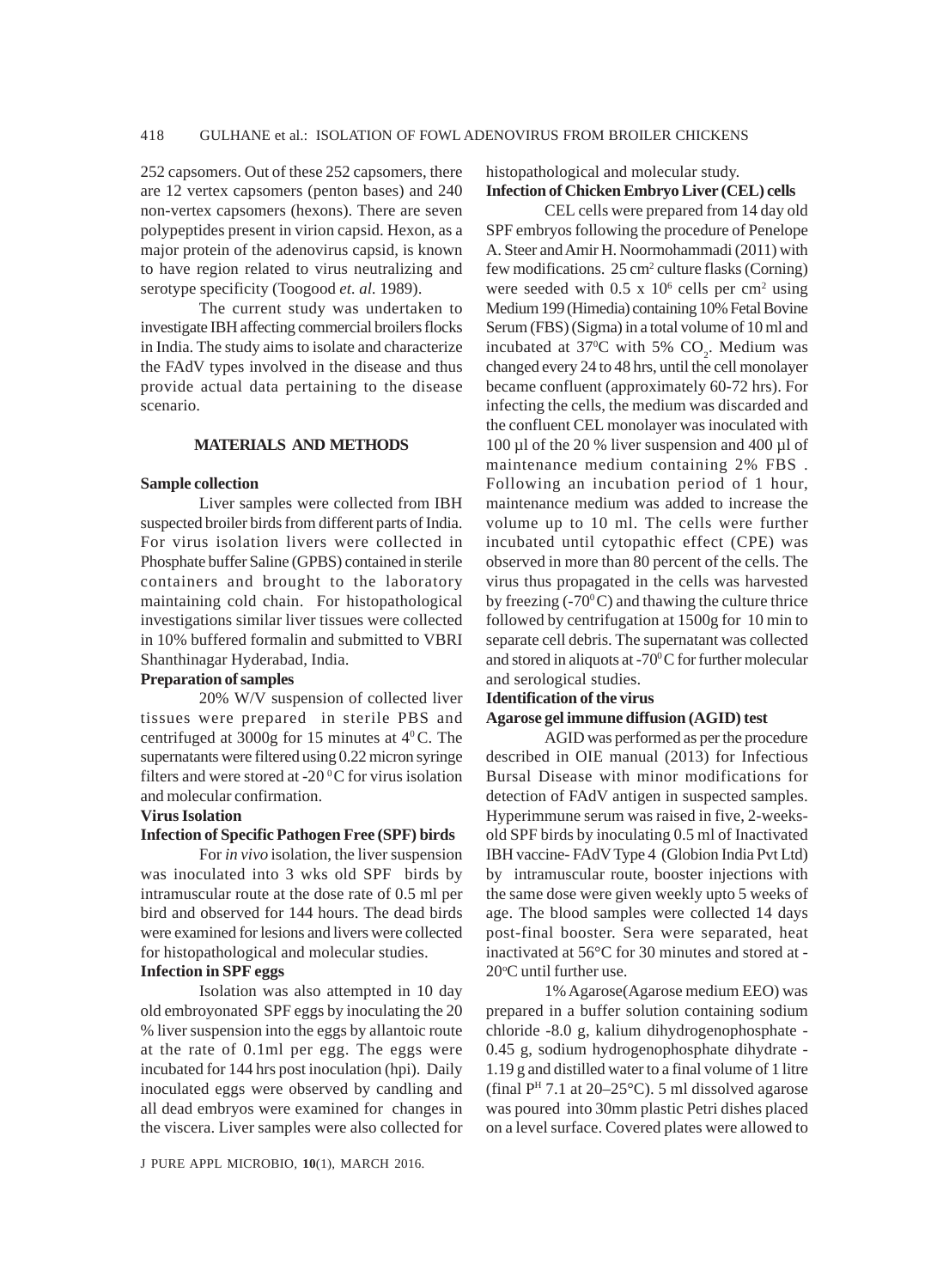set at  $4^{\circ}$ C overnight and later kept at 37 $^{\circ}$ C in an inverted position for 30 minutes before proceeding with the test. Wells of 3 mm diameter were cut 3 mm apart by using a template and tubular cutter. The bottom of the wells were sealed with molten agarose. The central well was loaded with 20 µl hyperimmune sera and the surrounding wells with 20 µl each of the suspected samples. The plates were incubated for 24-36 hrs in a moist chamber at 37°C and observed for presence of precipitation lines.

# **Polymerase Chain Reaction (PCR)**

Hexon protein gene of fowl adenovirus group-I was chosen (Meulemans *et al*., 2001) for this study. Viral DNA was extracted from the liver suspensions and CEL propagated cell culture fluid by Trizol LS (Life science) method as per the manufacturer's protocol. The purity and quantity of extracted DNA was checked by using Nanodrop (Thermo).

DNA amplifications were carried out in a total volume of 25 µl containing 100-150 nano gram viral DNA, 1 µMol each primer and 1 U Taq DNA polymerase (Thermo) using the following conditions: denaturation- 94°C, 30 Sec; annealing-48°C, 1 min; extension-72°C, 1 minute; 30 cycles followed by a final extension step- 72°C, 8 min. The amplified products were analyzed by electrophoresis in a 1.8% agarose gel, stained with ethidium bromide and visualized by UV transillumination.

# **Restriction analysis**

8 µl of unpurified PCR product was incubated with 5 U of restriction enzyme BsiWI (New England Biolabs) at 55 °C for 1 hour. Products obtained by restriction enzyme digestion were separated electrophoretically on a 2 % agarose gel, stained with ethidium bromide and visualized by UV transillumination.

# **DNA sequencing and phylogenetic analyasis**

The positive PCR products along with the primers were submitted for DNA sequencing. Consensus sequence thus obtained were aligned

with various published sequences of the Hexon protein gene in Genbank using NCBI Blast. All the nucleotide sequences were aligned for phylogenic analysis using the CLUSTAL OMEGA software programme.

# **RESULTS**

### **Gross and histopathology**

Necropsy of the affected birds revealed prominent changes which included hydropericardium, accumulation of jelly fluid in the pericardial sac (Fig. 1 A), marked hepatomegaly with haemorrhages, splenomegaly and nephritis. However, the picture was different in certain birds in which yellowish discoloration of the subcutaneous and abdominal fat, swollen and pale kidneys (Fig. 1 B), enlarged liver with petechial haemorrhages (Fig. 1 C) were observed without any evidence of hydropericardium.

H&E staining of formalin fixed liver tissue sections revealed intranuclear basophilic inclusion bodies indicative of FAdV infection (Fig. 2). **Virus isolation**

Virus isolation and disease reproduction trial was done in 3 week old SPF birds. 20-80 % mortality was observed within 144 hpi. The remaining birds showing illness later recovered**.** Necropsy of dead birds revealed similar lesions as mentioned earlier prominently, confirming the reproducibility of the disease. The SPF eggs inoculated with the liver suspension remained alive for 144 hpi. These embryos showed marked hepatomegaly with yellow pigmentation and haemorrhages on liver.

The propagation of the virus in the CEL cells was evident by the observance of cytopathic effect like rounding of cells in 60-72 hpi.and detachment of cells by 96 hrs. 72 hrs post infection, 80% of the cells became rounded (Fig. 3). Histopathology and PCR analysis substantiated the presence of the virus in the experimentally infected chicks, embryos and CEL cells.

**Table 1.** Restriction fragment length polymorphism band sizes for Hexon gene digested using BsiW1

| FAdy species      | Type $2$ (Group D) | Type $4$ (Group C) | Type $8$ (Group E) | Type $11$ (Group D) |
|-------------------|--------------------|--------------------|--------------------|---------------------|
| <b>Band Sizes</b> | 680 and 217 bp     | 897 bp $(n.c.*)$   | 897 bp $(n.c.*)$   | 897 bp $(n.c.*)$    |

\*n.c. Not cut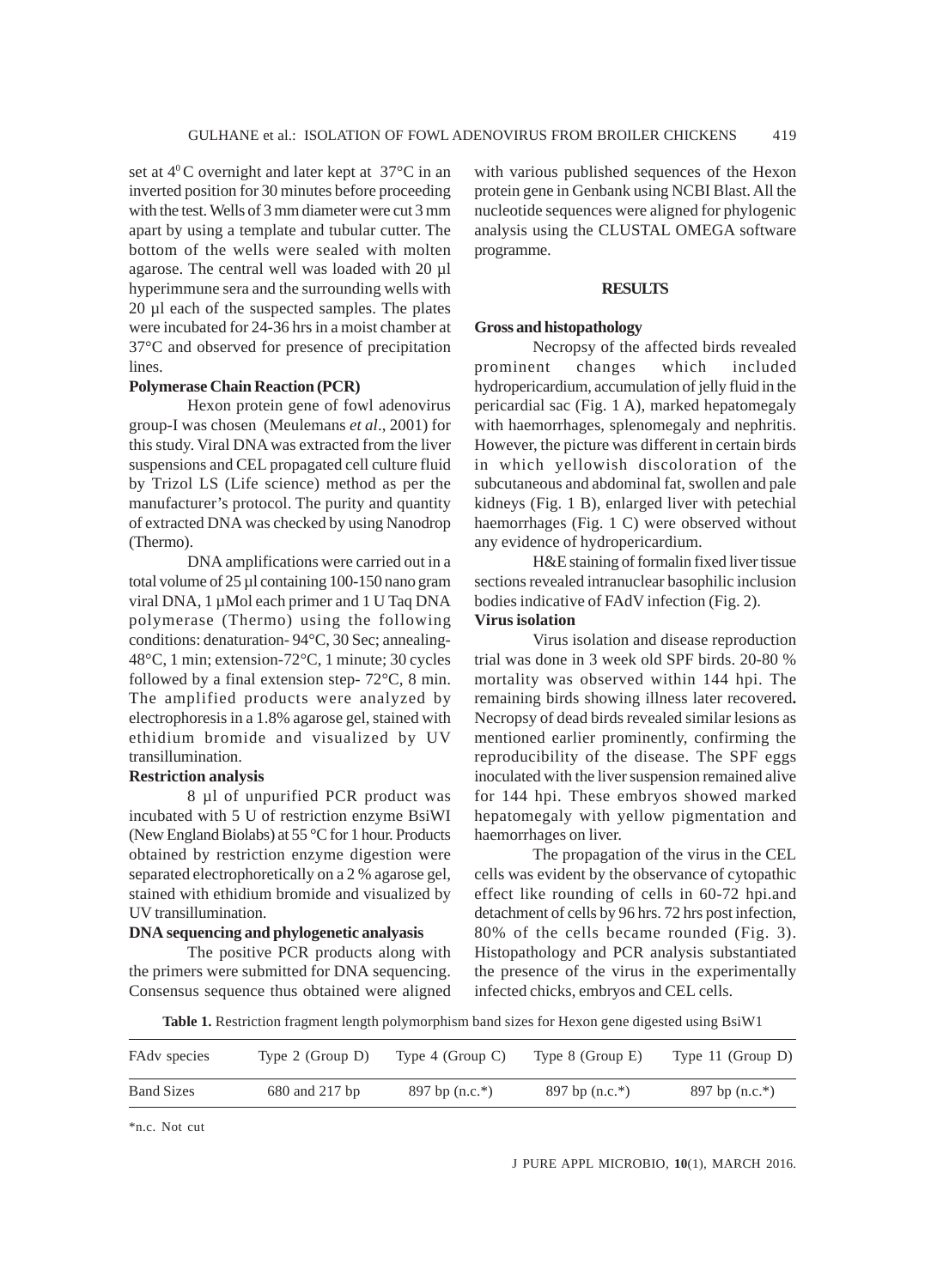# **Agarose gel immune diffusion (AGID)Test**

The liver suspensions and CEL propagated cell culture fluid were tested by AGID employing the hyperimmune sera raised with the FAdV Type 4 vaccine. A line of precipitation was observed in 3 of the samples (Fig. 4) indicating FAdV type 4 infection.

# **PCR and RFLP analysis**

Hexon gene of fowl adenovirus was amplified from viral DNA to obtain 897 bp PCR product which was resolved on 1.8% agarose gel (Fig.5). Out of 48 samples collected from the different poultry farms, 24 were found to be positive by PCR. Mentionably, corresponding samples showed positive changes in SPF chicks, embryonated eggs and CEL cells. The samples found to be negative by PCR could not be propagated in the SPF chicks, embryos and CEL cells. Digestion of 897 bp PCR products using BsiW1 restriction endonuclease revealed distinct restriction patterns (Fig. 6), the details of which are included in Table 1.

## **Sequence analysis**

Sequence analysis of Fowl adenovirus hexon gene with Blast programme (NCBI) revealed identity with FAdV 2 (1 samples), FAdV 4 (3 samples), FAdV 8 (1 samples) and FAdV 11 (19 samples). Sequences were also submitted to Genebank (NCBI) (Table 2). Phylogenetic analysis of these sequences with FAdV genebank sequences using Clustal W2 program (Fig. 7) revealed different clusters of FAdV (group D, E and C).

## **DISCUSSION**

The gross pathological changes recorded during this investigation are comparable to the descriptions made by Gowda and Satyanarayana (1994), Shane (2000), Chandra *et al* (2000) and

**Table 2**. Genebank Accession no. of FAdV isolates submitted to NCBI

| S.<br>Genebank   |               | Laboratory identity       |  |
|------------------|---------------|---------------------------|--|
| N <sub>o</sub> . | Accession No. | of FAdV Isolates          |  |
| 1                | KR023952      | 2008 P4                   |  |
| $\overline{2}$   | KR152221      | 238 D                     |  |
| 3                | KR338963      | $411 - 13$ A <sub>1</sub> |  |
| $\overline{4}$   | KR363152      | $460 - 13$                |  |
| 5                | KR559772      | 398-14 C                  |  |
| 6                | KR559773      | $402 - 14$ A              |  |
| 7                | KR559775      | 411-13 A2                 |  |
| 8                | KR559776      | 411-13 B <sub>2</sub>     |  |
| 9                | KR559777      | $416-13A$                 |  |
| 10               | KR559778      | 430-14                    |  |
| 11               | KR559779      | 439-14 C                  |  |
| 12               | KR559780      | 484-14                    |  |
| 13               | KR559781      | 489-14 A                  |  |
| 14               | KR559782      | 496-14 A                  |  |
| 15               | KR781101      | 508-14 A                  |  |
| 16               | KR781102      | 509-14 A                  |  |
| 17               | KR781103      | 510-13                    |  |
| 18               | KR781104      | 510-14 D                  |  |
| 19               | KR781105      | 514-14 C                  |  |
| 20               | KR781106      | 514-14 E                  |  |
| 21               | KR781107      | 516-14 A                  |  |
| 22               | KR781108      | 544-13                    |  |
| 23               | KR781109      | 650-13A3                  |  |
| 24               | KR781110      | 675-13 A                  |  |



**Fig 1**. Gross lesions of IBH affected chickens. A) hydropericardium, accumulation of jelly fluid in pericardial sac, marked hepatomegaly with haemorrhages. B) Swollen and pale kidneys. C) Swollen liver with diffused haemorrhagic and necrotizing foci



**Fig. 2**: Hepatocytes with large basophilic intranuclear inclusion bodies (arrows) (1000×)

J PURE APPL MICROBIO*,* **10**(1), MARCH 2016.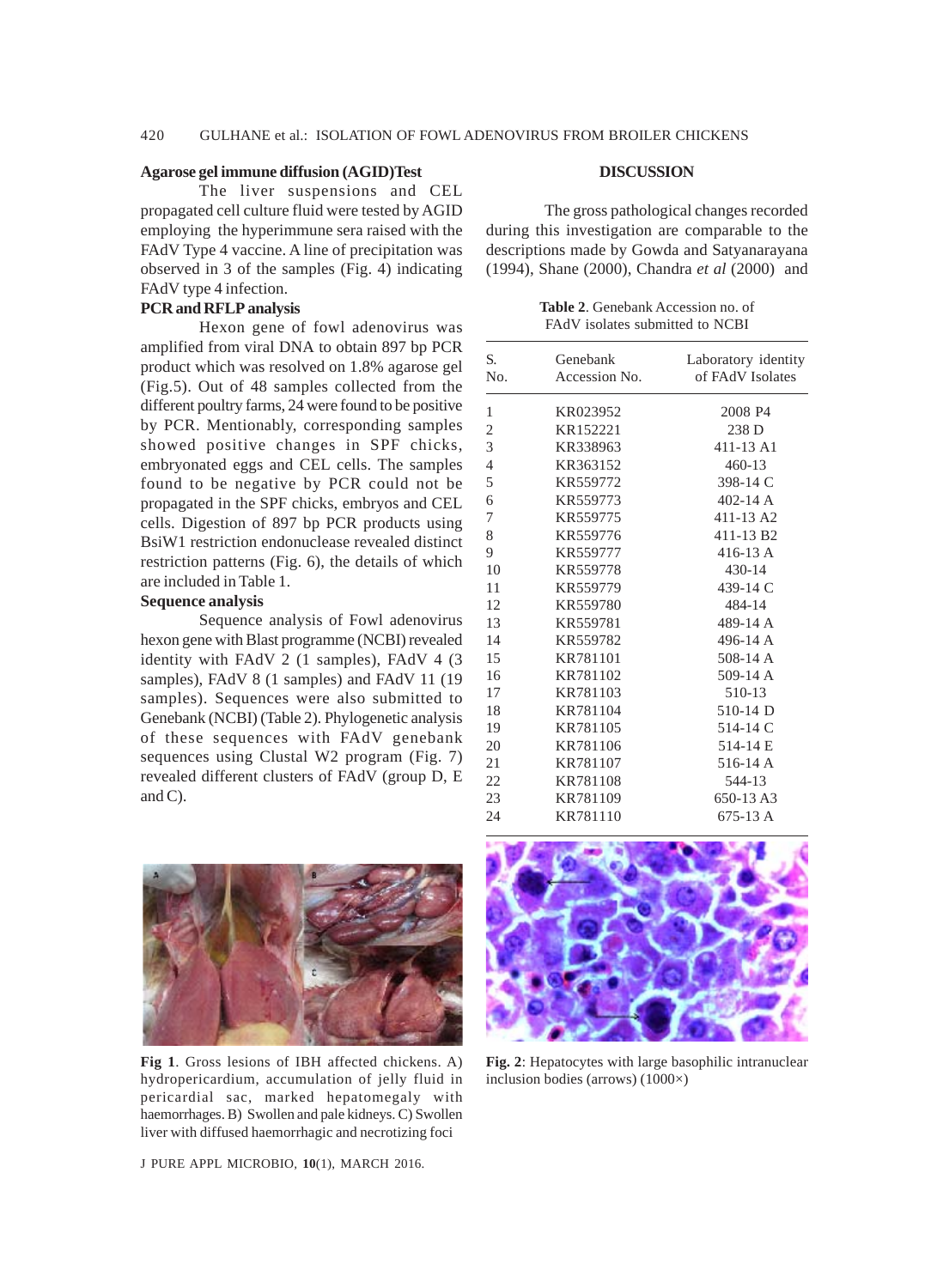

**Fig. 3**. Cytopathic effect of FAdV in CEL cells. A) Eighty percent confluent CEL cells. B) Typical cytopathic effects of cell rounding, refractility and detachment of cells at 72 hrs. post inoculation of FAdV



**Fig 4**: Agarose-gel immunodiffusion of chicken liver suspension and CEL harvest using FAdV 4 hyperimmune sera (central well). Peripheral wells contain FAdV 4 liver suspension (positive control), liver suspension (Sample 1) and CEL harvest (Sample 2)



1  $2 \quad 3$ - 4 6  $310$ 5 L'ISBN Not - ty/tp **Solder** 

**Fig 5**: Agarose gel (1.8%) electrophoresis showing amplified PCR product (897 bp) of field isolates. Lane M: 1kb ladder; Lane 1-8: PCR product of field isolates; Lane 9: Positive control; Lane 10: Negative Control



**Fig 6.** Restriction endonuclease analysis of the PCR amplified hexon gene from representative four types of FAdV digested with BsiW1. Lane M: 100 bp ladder; Lane 1: FAdV type 2; Lane 2: FAdV type 4; Lane 3: FAdV type 8; Lane 4: FAdV type 11

**Fig. 7.** Phylogenetic tree based on nucleotide sequence of hexon gene of FAdV field isolates and sequences from Gene bank

J PURE APPL MICROBIO*,* **10**(1), MARCH 2016.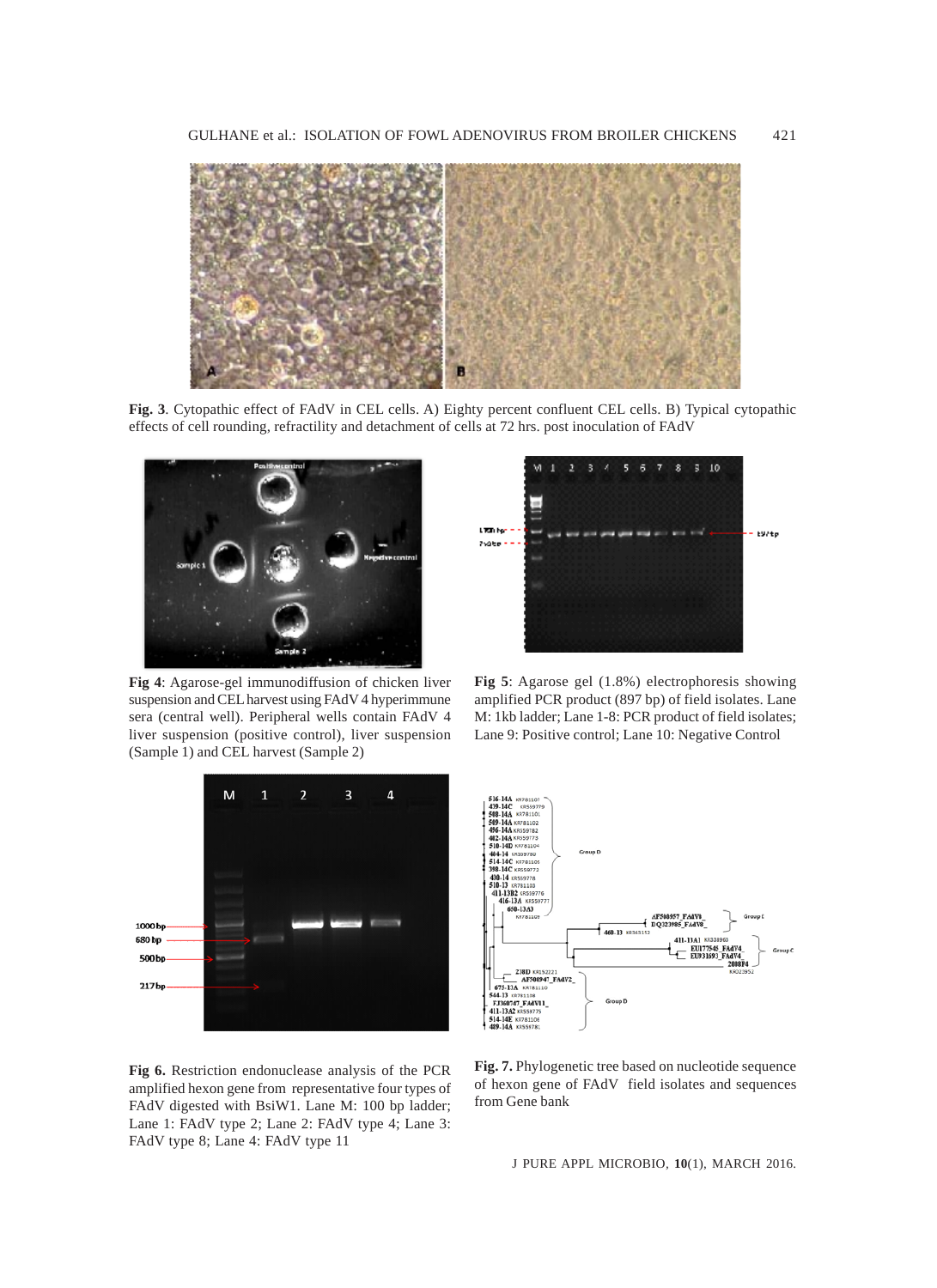Amit Gaba *et al.* (2010). In few cases, it was also found that hydropericardium was not apparent. Similar findings were earlier reported by Grimes *et al* (1977), Cook (1983) and Reece *et al* (1986). The histopathological changes observed in the liver samples were in accordance with the changes described by Gowda and Satyanarayana (1994), Shane (2000), Chandra *et al* (2000) and Amit Gaba et. al. (2010) for FAdV diagnosis.

In the present study, the virus could be successfully propagated in the SPF chicks and embryos. Samantha Eknayake (2009) also discussed a similar pathogenesis pattern of FAdV in SPF chicks. The infected embryos exhibited changes comparable to those seen in IBH infected chicks. Moreover, the virus could be suitably adapted to grow in the CEL cells as was evident from the consistent CPE observed in all the positive samples. Similar changes were reported by Samantha Eknayake (2009) and Kumar *et al*. (2010).

As per the findings of our study, PCR analysis provided accurate detection of FAdV in both liver samples and cell culture fluid. The same set of primers developed by Meulemans *et al*. (2001) were also employed by K.B. Thakor *et al* (2012), Amit Gaba *et al* (2010) and Dahiya *et al* (2002) for detection of FAdV. Furthermore, restriction patterns with BSiW1 enzyme observed in the present study were in accordance with the RFLP analysis reports of Meulemans *et al*. (2001) excluding FAdV type 11 which showed no digestion with BSiw1 enzyme. Pattern obtained with FAdV 11 may have appeared due to point mutation at the cut site of enzyme. PCR products showing different restriction patterns were confirmed by sequencing for identification of fowl adenovirus types. Also AGID test was found to be useful for detection of the viral antigen. Although the test lacks high sensitivity, it is relatively simple to perform and can provide preliminary diagnosis.

The present study accounts the occurrence of FAdV types 2, 4, 8 and 11 in Indian Poultry. Previously, isolation of FAdV type 4 and FAdV type 11 from outbreaks of IBH in India have been reported (Dahiya *et al*., 2002, Amit Gaba *et al*., 2010 and K.B Thakor *et al*., 2012). Shamim *et al*. (2009) also documented the association FAdV type 4 with HPS in Pakistan.

IBH has been primarily believed to be associated with FAdV type 4 but the findings of our study present a different picture of the progression of the disease. Accurate diagnosis of the disease is, therefore, of utmost importance. In our study, different methods were utilized for isolation and identification of the causative agent to assess their suitability in providing conclusive results. Evidence of involvement of different serotypes of FAdV in the production of IBH necessitates extensive studies for better comprehension of the pathogenicity of the above FAdV types either alone or in synergy. It also raises the possibility of development of improved vaccines which can confer protection against multiple types of FAdV. In a nutshell, disease control strategies have to be reassessed to reverse the emergence of IBH as a major threat to the Indian poultry industry.

#### **REFERENCES**

- 1. Amit Gaba, Hitesh Parmar, J.K.Pal and K.S.Prajapati. Isolation, identification and molecular characterization of Inclusion body hepatitis virus, *Veterinary World*, 2010; **3(9)** 415- 417
- 2. Balamurgan V and Kataria J.M. The Hydropericardium Syndrome in Poultry- A current Scenario *Vet. Res. Comm*., 2004; **28** : 127-148
- 3. Chandra R., S.K. Shukla and M. Kumar. The hydropericardium syndrome and inclusion body hepatitis in domestic fowl. *Tropical Animal Health and Production*. 2000; 32:99-111
- 4. Cook, J. K. A. Fowl adenoviruses: Studies on aspects of the pathogenicity of six strains for 1 day-old chicks. *Avian Pathol*., 1983; **12**(1)**:** 35- 43
- 5. Dahiya S., R.N. Srivastava, M. Hess and B.R. Gulati. Fowl adenovirus serotype 4 associated with outbreaks of infectious hydropericardium in Haryana, *Avian Dis*., 2002; 46:230-233.
- 6. Gomis, S., Goodhope, R., Ojkic, D., and Willson, P. Inclusion body hepatitis as a primary disease in broilers in Saskatchewan, Canada. *Avian Dis*., 2006; **50**(4)**:** 550-555
- 7. Gowda,R.N.S. and M.L. Satyanarayana. Hydropericardium syndrome in poultry. *Ind.J*. *Vet. Path*., 1994; 18:159-161.
- 8. Grimes, T. M., and King, D. J. Serotyping avian adenoviruses by a microneutralization procedure. *Am. J. Vet. Res*. 1977; **38**(3)**:** 317-321
- 9. Howell J, MacDonald D. W. and Christian R.J. Inclusion body Hepatitis In Chickens, *Can. Vet.*